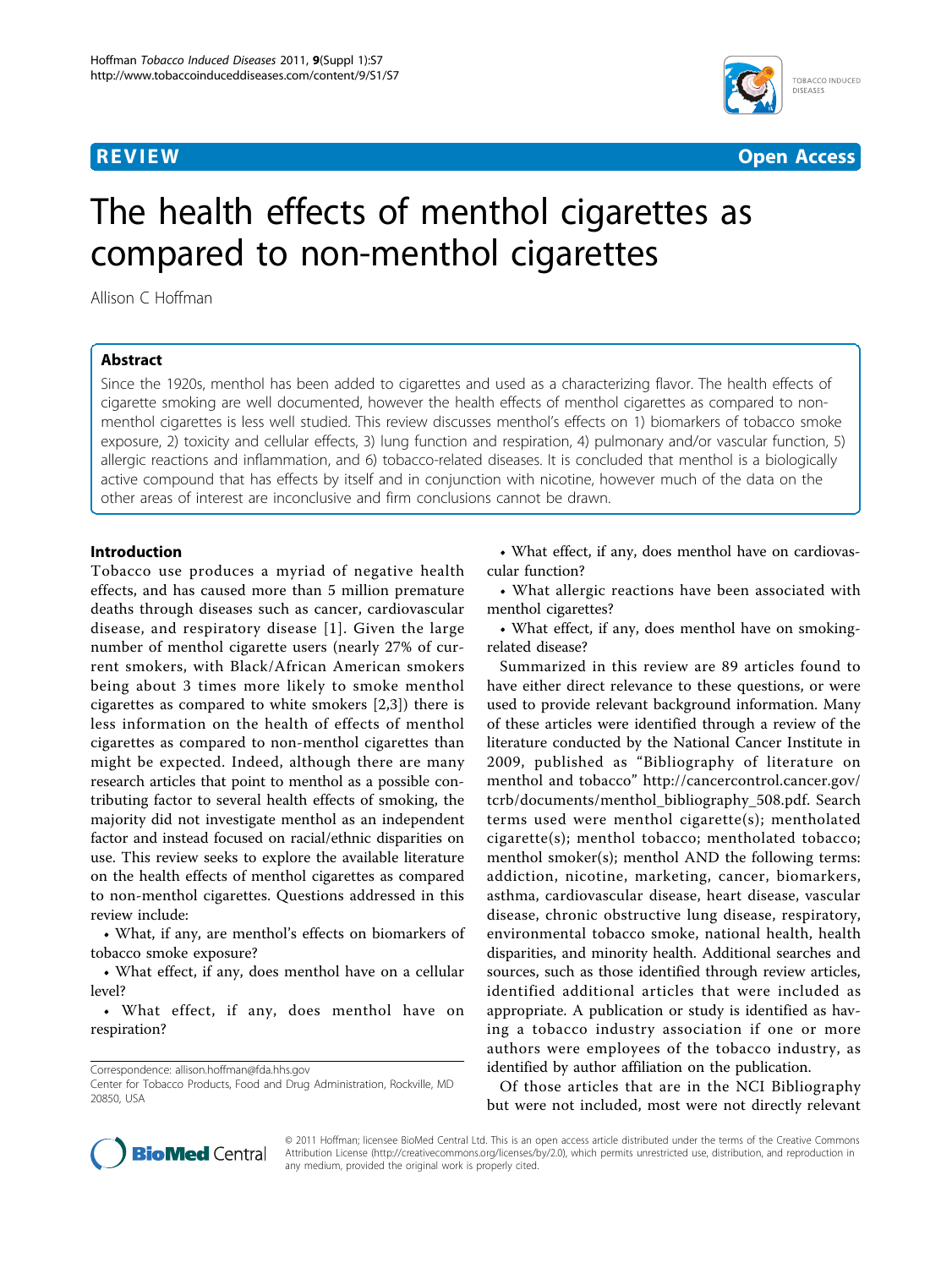to this topic (e.g., they studied menthol as a chemical independent from tobacco smoke exposure, did not evaluate menthol as a separate variable). Some of those articles, however, were used to provide background information. Animal or in vitro research was included only to help explain human findings. Although a few review articles were used to make general statements and/or provide background information, most were not included in deference to original sources. Published abstracts were not included out of concern that, due to the lack of details, those studies could not adequately be assessed.

# Biomarkers of tobacco smoke exposure in menthol and nonmenthol smokers Nicotine

Inhalation of drugs is a very effective means of delivery because inhaled drugs avoid first-pass metabolism by the liver, which rapidly metabolizes nicotine through the enzyme cytochrome P450 (CYP2A6). The main metabolite of nicotine is cotinine, and cotinine concentrations in blood, urine, or saliva are often used as biomarkers to evaluate tobacco use and exposure to environmental tobacco smoke [[4-6](#page-6-0)]. Cotinine has a longer half-life (average 18-20 hours) than does nicotine (2-3 hours) [[5](#page-6-0)], making it a more feasible marker of tobacco use than nicotine. Cotinine is further metabolized to trans-3'-hydroxycotinine (3 HC). Although glucuronidation (a process by which glucuronic acid is conjugated with a substrate) is usually a minor metabolic pathway for nicotine and cotinine, it can be a major determinant of nicotine clearance in people who have low CYP2A6 activity. That is, in people who metabolize nicotine more slowly through the CYP2A6 pathway, the glucuronidation pathway may metabolize a larger share of nicotine. Thus, glucuronidation may become a more significant factor in overall nicotine metabolism. Slower metabolism of nicotine means that levels of nicotine in the body remain elevated for a longer period of time, allowing a longer timeframe for nicotine to interact with nicotinic receptors all over the body.

The authors of a small cross-over study of seven Black/African American and seven White smokers found that menthol cigarette smoking resulted in slower nicotine metabolism and slower total nicotine clearance. Overall, there were no significant racial/ethnic differences in the disposition kinetics of nicotine [\[7](#page-6-0)]. Menthol cigarette smoking was associated with reduced nicotine metabolism through a decrease in CYP2A6 enzyme activity and a substantial reduction in glucuronidation. These findings were supported in an in vitro study using human microsomes that reported that menthol inhibits the CYP2A6 enzyme, resulting in inhibition of nicotine metabolism [\[8](#page-6-0)].

Using data from a study of 755 Black/African American smokers who smoked fewer than 10 cigarettes a day (so-called "light" smokers), Ho and colleagues [[9\]](#page-6-0) found that smokers who smoke menthol cigarettes had slower metabolism of cotinine as compared to non-menthol smokers.

Clark et al [[10\]](#page-6-0) studied the effects of menthol cigarettes on biochemical markers of smoke exposure among 161 adult Black/African American and White smokers in a cross-sectional study. There were also racial/ethnic differences, with African American smokers having significantly higher cotinine per cigarette ratios, but it is unknown if this is due to differences in metabolism, smoking behavior, or other reasons. After adjusting for race, cigarettes per day and average amount of each cigarette smoked, serum cotinine levels were significantly higher among menthol cigarette smokers than among smokers of non-menthol cigarettes, suggesting greater exposure to nicotine. [[10](#page-6-0)] Numerous other reports [[4,10](#page-6-0)-[15\]](#page-6-0) have found that Black/African American smokers are more likely than White smokers to smoke fewer cigarettes per day (CPD) yet have substantially higher cotinine levels. Because Black/African American individuals are considerably more likely to smoke menthol cigarettes, menthol may have been a mitigating factor; however, the potential impact of menthol was not evaluated separately in these studies.

In a between-subjects study of 95 female adult smokers stratified by race/ethnicity and menthol/nonmenthol cigarette preference, Ahijevych and Parsley [[11](#page-6-0)] reported that smokers of menthol cigarettes had higher cotinine levels. This finding would be expected, given menthol's inhibition of CYP2A6 metabolism and glucuronidation [\[8,16](#page-6-0),[17\]](#page-7-0). As was found with Clark et al [\[10](#page-6-0)], Black/African American subjects had higher cotinine per cigarette levels, suggesting greater exposure to nicotine.

Data from the National Health and Nutrition Examination Survey (NHANES) were used to compare the serum cotinine levels of more than 1,500 smokers. The data from this large, nationally representative sample compared menthol and non-menthol smokers. Menthol smokers were found to have significantly higher serum cotinine levels (1333.8  $\pm$  40.1 nmol/L) as compared to non-menthol smokers  $(1230.3 \pm 24.5 \text{ nmol/L})$  [[6\]](#page-6-0).

In an inpatient research study by Ahijevych and colleagues [\[4\]](#page-6-0), plasma samples were taken while the subjects were smoking as desired, followed by several days of smoking abstinence. Cotinine half-life and did not significantly differ between menthol (23.1  $\pm$  7.9 hours) and non-menthol smokers  $(18.1 \pm 8.1 \text{ hours})$  [\[4](#page-6-0)]. However, as has been discussed previously [[10](#page-6-0),[11](#page-6-0)], there was a main effect for race, with Black/African American smokers having greater cotinine levels as compared to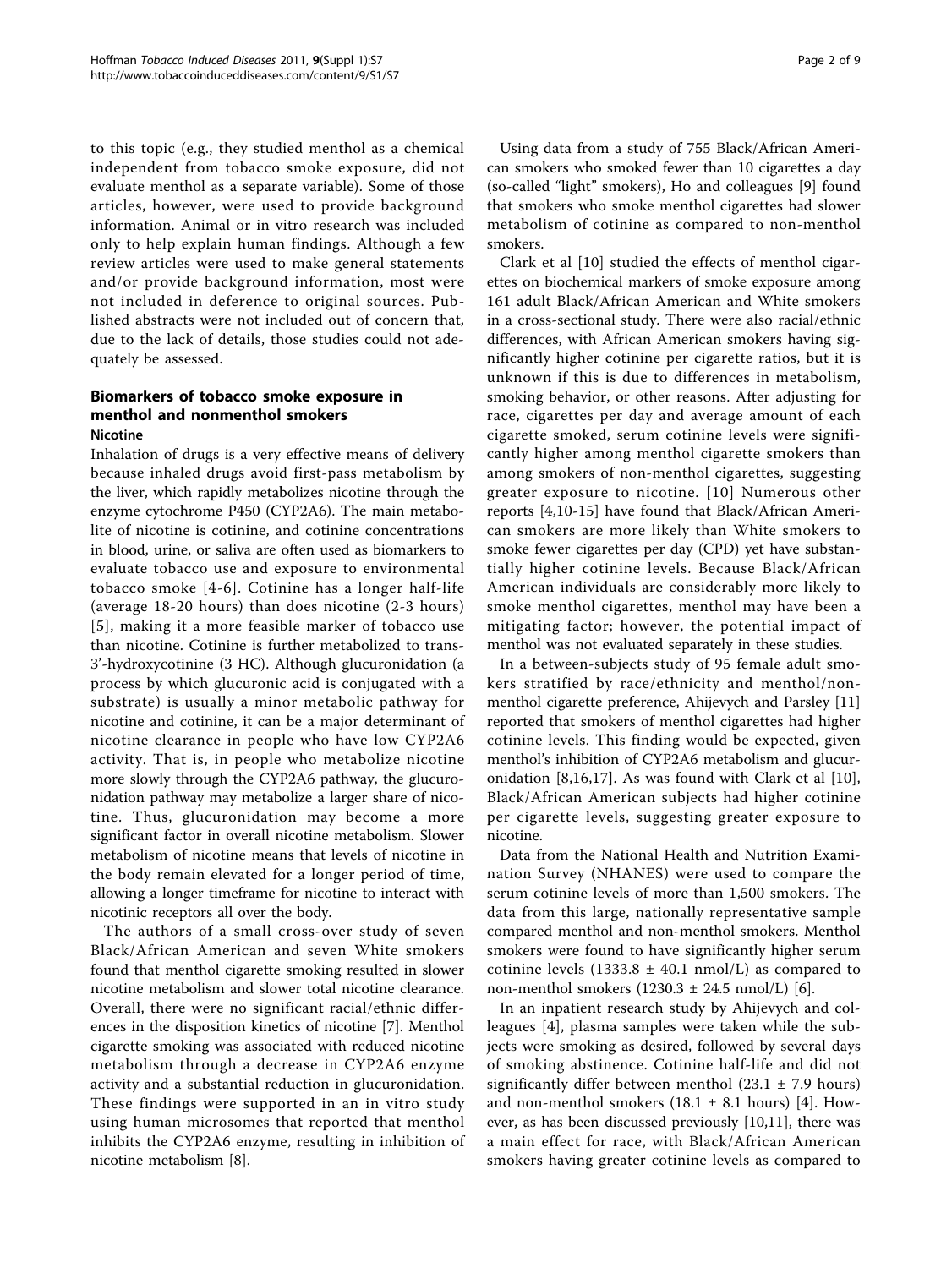white smokers. Again, this suggests that these people had greater exposure to nicotine on a per cigarette basis.

A study by Patterson et al (2003) of 190 treatmentseeking smokers (29 menthol smokers, 161 non-menthol smokers) failed to find significant differences in nicotine boost (an individualized measure of how much nicotine has been extracted from smoking a cigarette) produced following the smoking a preferred-brand cigarette ( $p <$ 0.10). However, the authors note that "the absence of racial differences in boost and a lack of association with cigarette characteristics (e.g., menthol) may be attributable to the relatively small number of African Americans in the sample" [\[18](#page-7-0)]. Consistent with other studies [[4,10,11](#page-6-0)], being Black/African American was significantly associated with greater levels of blood nicotine following a single cigarette. [\[18\]](#page-7-0)

Mustonen et al [\[19](#page-7-0)] investigated possible associations between cotinine/CPD ratios in subgroups varying by gender and race/ethnicity in a randomized clinical trial. Consistent with other studies [[4,10,11,](#page-6-0)[18\]](#page-7-0), Black/African American smokers smoked fewer CPD, but did not have significantly lower cotinine levels, suggesting a higher cotinine per cigarette ratio. Although there was a pattern toward higher cotinine levels in smokers of menthol cigarettes, it was not statistically significant. There was, however, a significant gender by race by menthol interaction on salivary cotinine level as well as cotinine/CPD ratio. Black/African American menthol cigarette smokers and Black/African American nonmenthol cigarette smoking women had higher cotinine/ CPD ratios than did White smokers. These findings suggest that the relationship between number of cigarettes consumed and salivary cotinine is complex. This study was limited in that puffing rate, depth of inhalation and length of cigarette smoked could not be controlled for in the study sample. The authors concluded that type of cigarette, race/ethnicity, and gender need to be evaluated concurrently [\[19\]](#page-7-0).

Wang et al [[20\]](#page-7-0) investigated the effects of menthol cigarettes on adult smokers' exposure to nicotine in a large, cross-sectional study. The menthol cigarette smokers were more likely to be Black/African American and more likely to be female, which is consistent with the demographics in other studies (for review, see Ahijevych and Garrett 2004 [\[21](#page-7-0)]). There were no significant differences in nicotine equivalents (nicotine and five major nicotine metabolites) per cigarette, leading the researchers to conclude that smoking menthol cigarettes does not increase daily exposure to smoke constituents. No significant differences were found in serum cotinine levels between menthol and non-menthol cigarette smokers, suggesting that menthol had no effect on the metabolism of nicotine in the study. Consistent with other studies [[4,10](#page-6-0),[11](#page-6-0),[18,19](#page-7-0)], although the Black/African American smokers smoked fewer cigarettes per day, there was no different in serum cotinine levels, suggesting a higher nicotine/cigarette ratio. One limitation of the study was that only a small proportion of the Black/ African American smokers smoked non-menthol cigarettes.

In a tobacco industry-associated parallel arm study designed to investigate whether moderately heavy  $(≥ 15$ CPD) smokers of menthol cigarettes had different biomarker levels than non-menthol cigarette smokers, the researchers failed to find significant differences in urine levels of nicotine or glucuronidated nicotine metabolites. Unlike other studies [\[4](#page-6-0),[10,11,](#page-6-0)[18,19](#page-7-0)], they found no significant racial/ethnic differences in metabolism [[22\]](#page-7-0). A limitation of the study was the small number of Black/ African American non-menthol cigarette smokers compared with the number of White non-menthol cigarette smokers.

Using a stored sample from 255 current smokers from the Southern Community Cohort Study (65 Black/African American men, 65 Black/African American women, 63 White men, 62 White women), comparisons of serum cotinine levels of menthol and non-menthol smokers were made. There were significant interactions between gender and race/ethnicity, but no significant differences were found between menthol and nonmenthol groups [\[23\]](#page-7-0). Consistent with previous studies [[4](#page-6-0),[10](#page-6-0),[11](#page-6-0)[,18,19\]](#page-7-0), after adjustment for CPD differences, Black/African American smokers had higher cotinine levels as compared to white smokers.

In a study of more than 700 Black/African American light smokers ( $\leq$  5 CPD), menthol smokers did not differ in plasma cotinine levels when compared to their nonmenthol smoking counterparts. This may be due to a wide range between the minimum and maximum plasma cotinine levels across smokers in the study: 5.0 ng/mL versus 937.8 ng/mL [\[9](#page-6-0)].

A study by Williams and colleagues [[24\]](#page-7-0) compared cotinine levels of menthol- and non-menthol-smoking patients with and without schizophrenia. The laboratory study of 142 people assessed blood cotinine levels during a typical smoking day, two minutes after smoking a usual-brand cigarette. There were no significant differences when comparing the schizophrenic smokers with non-schizophrenic smokers. However, menthol smokers had significantly higher serum cotinine levels as compared to non-menthol smokers (294.3 ng/ml and 238.8 mg/ml, respectively;  $p = .041$ ). Menthol smokers also had significantly higher serum nicotine levels (27.2 mg/ ml and 22.4 mg/ml, respectively;  $p = 0.01$ ) an effect that appears to be driven by schizophrenic smokers having significantly higher serum nicotine levels as compared to non-schizophrenic smokers ( $p < 0.05$ ). The authors suggest that the elevated levels observed in menthol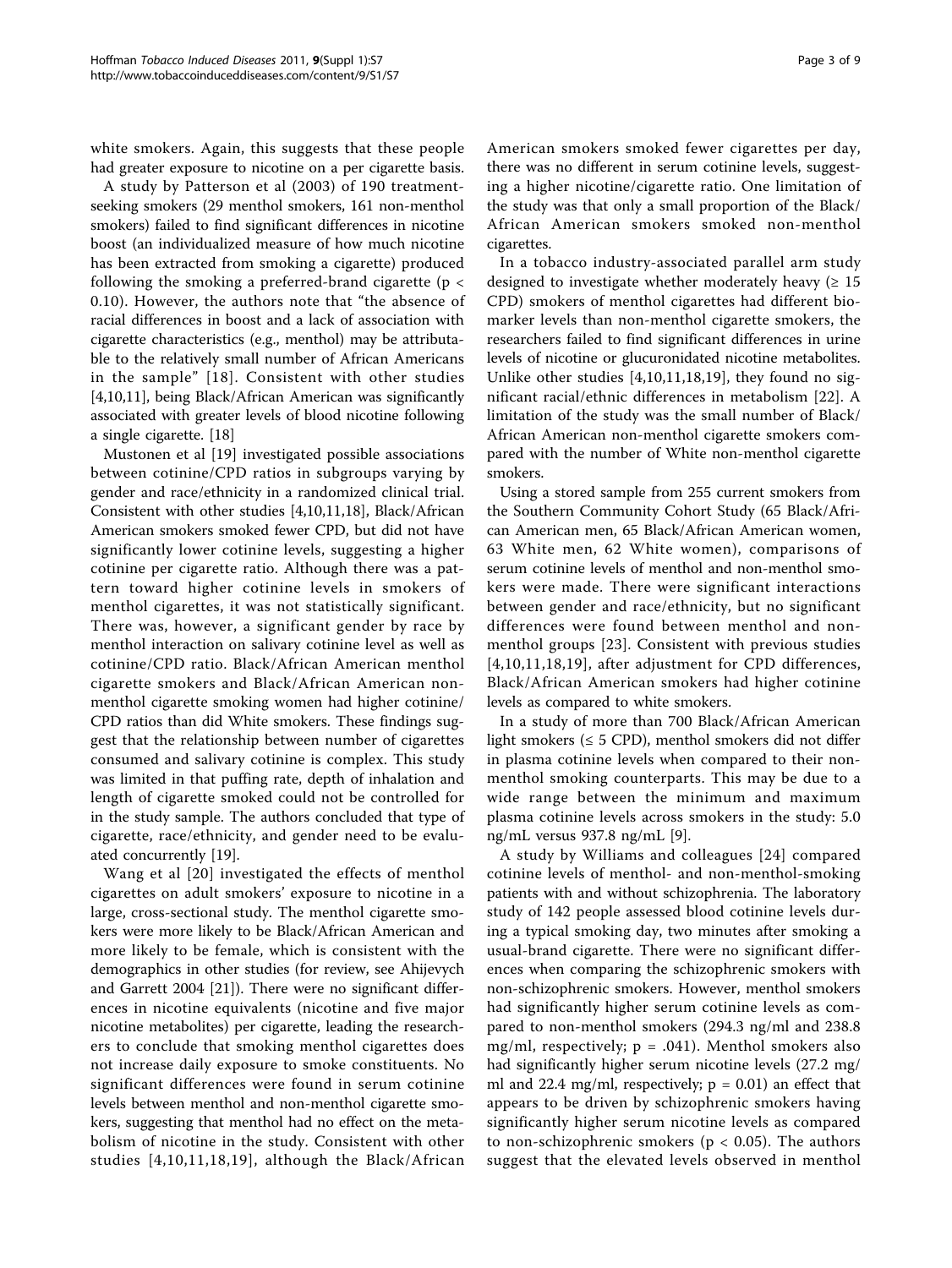smokers may be due in part to increased intake of smoke or menthol-mediated inhibition of nicotine metabolism [\[24](#page-7-0)].

## Carbon monoxide

Like the nicotine/cotinine data, the data from studies measuring expired air carbon monoxide (CO) and/or levels of blood carboxyhemoglobin (a measure of CO exposure), which are often used as biomarkers to indicate level of exposure to tobacco smoke, are not consistent. Some investigators have found that menthol cigarette smoking increased CO (as measured by expired CO, CO boost, or blood carboxyhemoglobin) as compared to non-menthol cigarettes smoke [[10,](#page-6-0)[24-26\]](#page-7-0), whereas other studies, including one associated with the tobacco industry, have found either no difference in CO exposure [[22](#page-7-0),[26-29](#page-7-0)], or a lower level among menthol smokers [[30,31](#page-7-0)]. Ahijevych et al (1996) that found that menthol smokers had lower CO measurements as compared to non-menthol smokers, reporting statistically significant differences for the Black/African American menthol participants of this women-only study [[30\]](#page-7-0). Possible reasons for the inconsistency of the findings include the possibility that physiologic variables, such as mucous layers in mucosal cold nerve endings or differences in how the cigarette burns (menthol pyrolysis) may affect CO levels [[30](#page-7-0),[32\]](#page-7-0). Also, menthol's effects on biomarkers such as blood carboxyhemoglobin and cotinine are not linear and, as has been noted by publicly available internal tobacco industry documents, are affected by other chemicals in the smoke [[33\]](#page-7-0).

#### Tobacco-specific nitrosamines

Toxins present in tobacco, such as tobacco-specific nitrosamines (TSNAs), which are known carcinogens, are also used as biomarkers of tobacco smoke exposure. Menthol may alter glucuronidation metabolism of some TSNAs, such as the tobacco carcinogen, 4-(methylnitrosamino)-1-(3-pyridyl)-1-butanone; (NNAL), which goes through a glucuronic metabolic pathway to form NNAL-Glucuronide (NNAL-Gluc) [[16\]](#page-6-0). Thus, inhibition of the glucuronidation process may result in adverse effects, such as an accumulation of NNAL.

As a parallel to the findings by MacDougall et al [\[8](#page-6-0)] in an experimental in vitro study, Muscat et al [[16\]](#page-6-0) found that menthol inhibited glucuronidation of NNAL in human microsomes; however, in an in vivo study of rats treated with 4-(methylnitrosamino)-1-(3-pyridyl)-1-butanone, or NNK (a TSNA that is metabolized into the TSNA NNAL), those that received oral menthol showed increased levels of NNAL metabolites. This suggests enhanced metabolism. Orally administered menthol delivered in the absence of the other constituents of tobacco smoke, as well as generalizing from rats to humans, makes generalizations regarding the possible effects of menthol tobacco smoke difficult.

In an *in vivo* component of the Muscat et al  $[17]$  $[17]$  $[17]$ study mentioned above, urinary ratios of NNAL/NNAL-Gluc in adult smokers were measured. Smokers of menthol cigarettes had lower urinary ratios of NNAL/ NNAL-Gluc than smokers of non-menthol cigarettes, suggesting that menthol inhibited NNAL glucuronidation [\[17\]](#page-7-0). Although these findings provide additional support that menthol generally inhibits glururonidation [[7,8\]](#page-6-0) a tobacco industry associated study failed to find any inhibition of glucuronidation of NNAL [[22](#page-7-0)]. This parallel-arm study, which measured levels of total NNAL and NNAL-gluc in the urine of moderately heavy ( $\geq$  15 CPD) smokers of "light" cigarettes (7–15 mg Federal Trade Commission [FTC] "tar"), failed to find significant differences when comparing levels in menthol versus non-menthol smokers [\[21\]](#page-7-0). Differences in urinary metabolites of NNAL between Black/African American and White smokers have been found in other studies, but menthol was not specifically investigated as the cause of these differences [[34](#page-7-0)].

#### Toxicity and cellular effects

A tobacco industry associated study exposed rats to menthol or non-menthol cigarette smoke via nose-inhalation for 1 hour a day, five days per week for 13 weeks. Exposure to either type of cigarette smoke produced reduced body weights and histopathological changes, including epithelial hyperplasia and/or squamous metaplasia in the nasal passages, trachea and larynx, and lungs and bronchi. Olfactory epithelial degeneration was also observed. There were no differences in these changes between the types of cigarette smoke. The only difference noted between the two groups of rats was that the non-menthol tobacco smoke–exposed rats had a dose-related increase in nasal discharge [[35\]](#page-7-0).

Menthol appears to alter cell membranes, and the findings of animal studies have suggested, according to some, that these changes in cell membrane integrity may result in an increased potential for tobacco-related disease [[36\]](#page-7-0). In a study evaluating tobacco smoke effects on transepithelial electrical resistance (TER; the tight gap junctions between the human bronchial epithelial cells), both non-menthol and menthol smoke reduced TER. This indicates that the gap junctions between the cells were "loosened" up and integrity was lost, which suggests that the smoke irritated these cells. Menthol did not appear alter this effect of tobacco smoke [[37](#page-7-0)]. It does appear, however, that menthol alters cells' permeability. Porcine esophageal tissue bathed in a solution containing menthol and NNK had a markedly lower permeation rate for NNK, and produced an increase in tissue reservoir formation. This resulted in significantly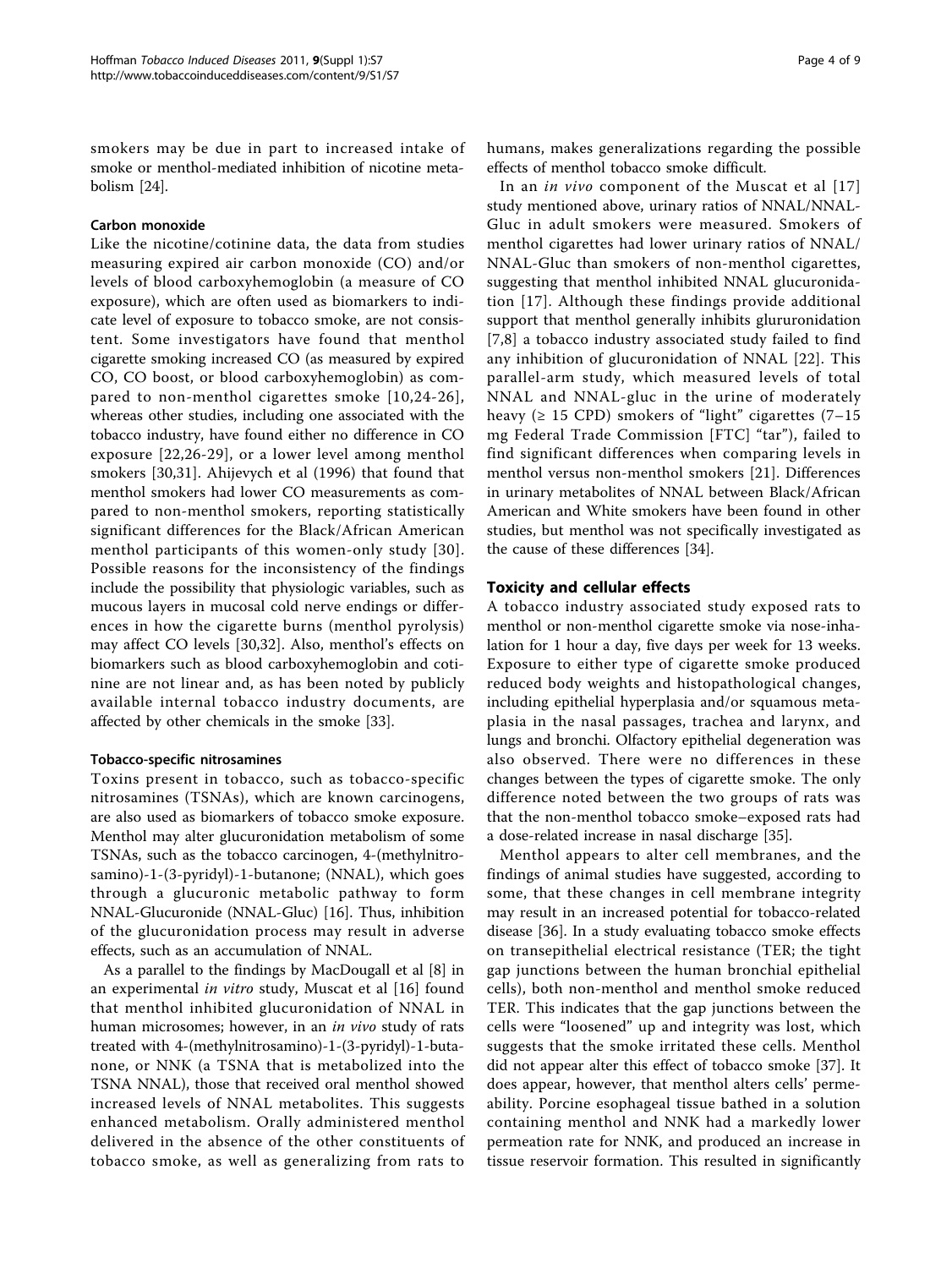more NNK bound within the esophageal mucosa, possibly increasing cell exposure to NNK, which is something that the authors suggest may increase the likelihood of cancer of the esophagus [[36](#page-7-0)]. Recently, menthol has been shown to increase permeation of both the tobacco carcinogen nitrosonornicotine (NNN) and nicotine across porcine buccal mucosa and floor of the mouth mucosa [[39\]](#page-7-0), which suggests menthol could increase exposure to NNN and nicotine. It should be noted that epidemiological studies on menthol cigarettes and cancer risk do not support the proposition that these cigarettes confer a risk for cancer above that of non-menthol cigarettes (see "Tobacco-Related Disease").

One of the more immediate cellular effects of menthol on cell membranes is that of cell death (cytotoxicity). Menthol has been shown to be toxic in in vitro biologic model systems in normal tissue: it inhibits fatty acidinduced (receptor-mediated) cell respiration in brown adipose tissue and increased cellular respiration rate and osmotic swelling (suggesting deterioration of biologic membranes) in mitochondria [[39\]](#page-7-0). In a variety of cancer cell cultures, including gastric SNU-5 cells, melanoma, myeloma, liver epithelial, neuroendocrine, bladder, and leukemia cells, as well as cells associated with prostate cancer and neuroblasoma cells, menthol dose- and timedependently inhibits cell proliferation and/or induces cell death [\[40](#page-7-0)-[51](#page-7-0)]. Although there is much evidence suggesting toxicity, it is important to note that this is not a universal finding (see Gordon et al 1982 [\[52\]](#page-7-0)). Despite indications of menthol-induced cytotoxicity in both normal and diseased cells, when added to cigarettes, menthol does not appear to enhance the cytotoxicity already produced by tobacco smoke exposure. According to five tobacco industry associated research studies, both menthol and non-menthol cigarette smoke have similar levels of cytoxicity, based on results of shortterm genotoxicity assays [[53-57\]](#page-7-0).

# Lung function and respiration

On two separate days, 74 smokers (18 menthol smokers, 56 non-menthol smokers) participating in an in-patient study were allowed to smoke one of their usual brand of cigarettes. During this time, their breathing patterns were measured. This tobacco industry associated study found that the average inhalation tidal ratio (a measure of lung volume) was 1.52 for menthol smokers and 1.79 for the non-menthol smokers, which suggested menthol smokers had lower inhalation tidal ratios ( $p = 0.054$ ). Mean inhalation volume for menthol smokers was 753 mL, which was lower than for non-menthol smokers, but this difference was not statistically significant ( $p =$ 0.11). Total lung exposure times did not significantly differ between menthol and non-menthol smokers (4.0 sec and 4.1 sec, respectively;  $p = 0.85$  [\[58\]](#page-7-0).

Smokers with mild-to-moderate chronic obstructive pulmonary disease were recruited into the longitudinal Lung Health Study. A total of 5,886 smokers participated in this prospective, randomized smoking cessation trial. Although demographic and population information did not include information on the number of smokers who smoked menthol cigarettes or non-menthol cigarettes, it was reported that smoking menthol cigarettes did not significantly affect the rate of decline in lung function in Year 1 ( $p = 0.229$ ) or between Year 1 and Year 5 ( $p = 0.64$ ), as measured by spirometry, a modified ATS-DLD-78 Respiratory Symptoms Questionnaire, and a calculated methacholine reactivity score (based on forced expiratory volume). No other comparisons of menthol and non-menthol smokers were reported [\[59](#page-7-0)].

According to a published analysis of publicly available internal tobacco industry documents, when added to cigarettes, menthol enables deeper inhalation and may alter the frequency or volume of inhalation patterns [[60](#page-7-0)]. Most studies, however, have failed to find any effects of menthol on respiration (e.g., breathing patterns, nasal resistance). However, despite a lack of physiological effects, inhaled menthol vapor has been associated with reduced ratings of respiratory discomfort [[61-63\]](#page-7-0). The dichotomy between sensation and physiological response has been noted by the tobacco industry, which (according to one published analysis of publicly available internal tobacco industry documents) has concluded that menthol increases the perception of nasal openness in the absence of actual changes in nasal resistance [[60\]](#page-7-0).

### Cardiovascular function

Data collected in the longitudinal Coronary Artery Risk Development in Young Adults (CARDIA) study was used to prospectively evaluate the effects of cigarette smoking on atherosclerosis and pulmonary function. This large scale, 15-year study of Black/African American and White Americans found that menthol and nonmenthol cigarettes were equally harmful. Smokers of either type of cigarette had increased prevalence of coronary calcification and reduced pulmonary function [[64\]](#page-7-0).

In a rapid-smoking study, there was one racial/ethnic difference in the cardiovascular response of menthol versus non-menthol smokers in response to exposure to menthol cigarette smoke. In this repeated-measures laboratory study of 28 smokers, Black/African American menthol smokers had lower increases in heart rate following inhalation of menthol cigarette smoke as compared to Black/African American non-menthol smokers (4.4% increase and 12.2% increase, respectively). The increases in heart rate of Black/African American menthol and non-menthol smokers did not significantly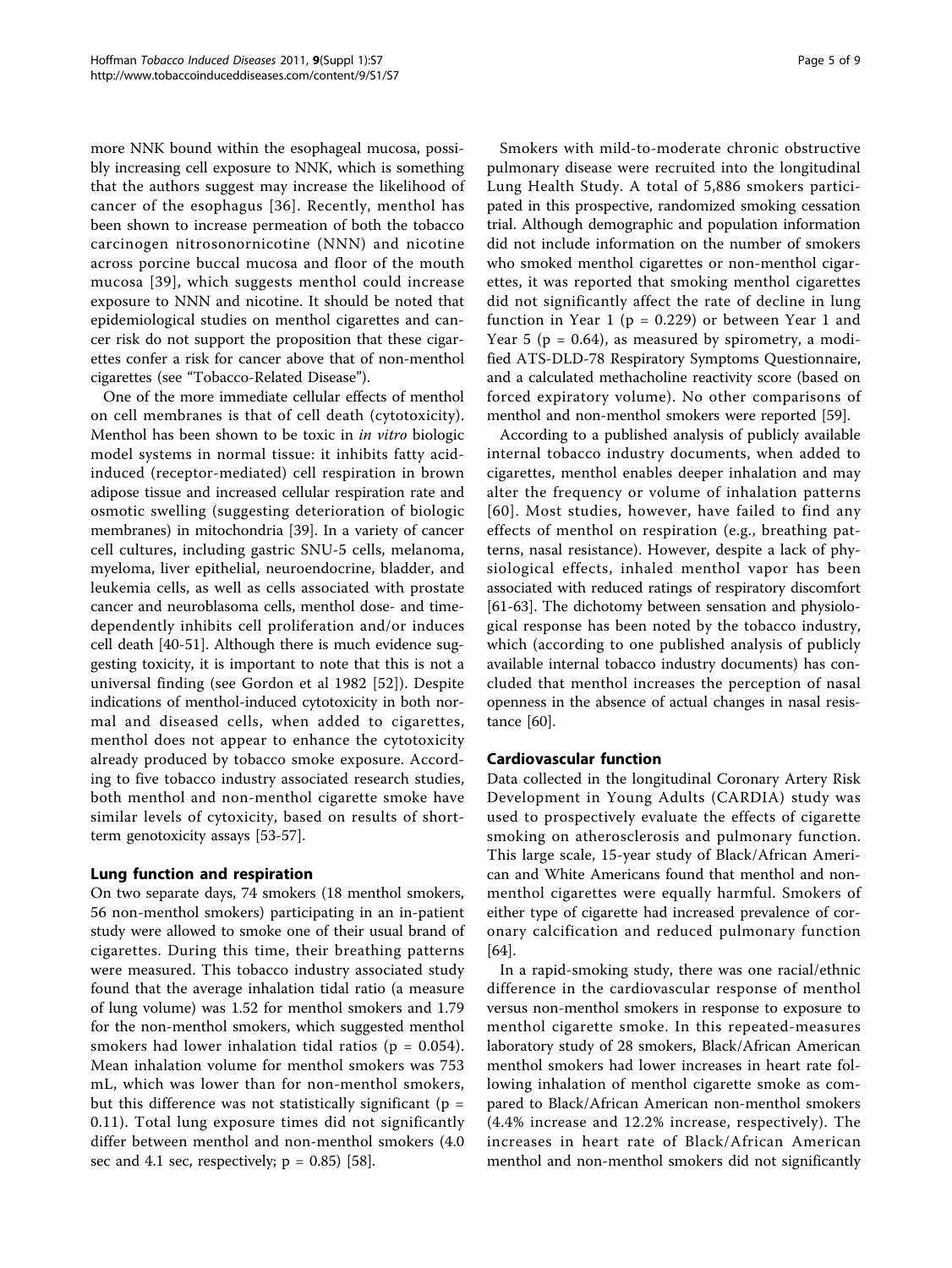differ following inhalation of non-menthol cigarette smoke [\[65](#page-8-0)].

Three laboratory cross-over studies by Ciftci and colleagues assessed various cardiovascular outcomes following the smoking of two test cigarettes (menthol or nonmenthol). Following the smoking of menthol cigarettes, there were generally worse cardiovascular outcomes, including worse ventricular diastolic function [[66\]](#page-8-0), greater increases in heart rate (101.2 bpm compared to 83 bpm), greater increase in systolic blood pressure (130.7 mmHG compared to 118.0 mmHg), and greater stiffness of the carotid artery (stiffness index of 5.7 compared to 2.2) [[67\]](#page-8-0); however, there was no difference on measures of coronary flow reserve [[68\]](#page-8-0). It is not known whether the participants were usually menthol or nonmenthol smokers.

In a small cross-over laboratory study  $(n = 22)$ , the effects of "denicotinized" test menthol and non-menthol cigarettes on a range of psychophysiologic and subjective variables were measured in both menthol and nonmenthol smokers. No differences between the groups were found with respect to most of the variables, although menthol smokers were found to have a greater increase in heart rate after smoking the test cigarettes as compared to non-menthol smokers. Menthol smoke itself did not have any effects that differed from nonmenthol smoke; however, menthol smokers had greater increases in heart rate, regardless of test cigarette, as compared to non-menthol smokers [\[69](#page-8-0)]. This appears to be a smoker difference rather than a menthol versus non-menthol cigarette difference. Since the nicotine had been removed from the test denicotinized menthol and non-menthol cigarettes, this suggests that menthol smokers may be more sensitive to non-nicotinic, and even non-menthol, components of smoking, such as other chemical components or sensory cues.

# Tobacco-related disease

### Basic research

Basic research has not found evidence that menthol, by itself, causes cancer or is mutagenic [[70-74\]](#page-8-0). It may, however, affect cancers induced by other chemicals. Three animal studies investigated the effects of menthol on cancer. A tobacco industry associated study found that menthol cigarette smoke condensate painted on mouse skin did not significantly alter tumor incidence, latency, or multiplicity as compared to non-menthol cigarette smoke condensate. Both menthol and nonmenthol cigarette smoke condensate produced 3–11 tumors per mouse [[75](#page-8-0)]. A second study examined the effect of orally administered menthol on cancer of the large bowel and duodenum in rats, and found that menthol did not significantly alter the percent of rats with tumors (50% of control rats, 42% of menthol-

treated rats ) or number of tumors per rat (1.5 tumors in control rats and 1.2 tumors in menthol-treated rats) [[76\]](#page-8-0). A third study also examined the effect of orally administered menthol on carcinogenesis. In a rat mammary carcinogenesis model, rats treated with orally administered menthol had fewer average number of tumors per rat (2.0 as compared with 3.3), as well as longer median tumor latencies (80 days as compared with 63 days). These data suggest that menthol inhibited carcinogenesis and acted as a chemopreventive agent that extended tumor latency [[77\]](#page-8-0). As has been previously discussed, generalization is difficult, as orally administered menthol differs greatly from menthol inhaled as a constituent of tobacco smoke.

#### Clinical and epidemiological research

Possible interactions between menthol and smokingrelated disease, either as a disease state or on the cellular level, have been studied. The data do not suggest that smoking menthol cigarettes is associated with an altered likelihood of developing cancer. Several studies have failed to find that menthol cigarette smoking alters the likelihood of developing several kinds of cancers, including lung and non-lung smoking related cancers, as well as cardiovascular disease or coronary heart disease [[78-80\]](#page-8-0) in the population as a whole.

Although some studies specifically discussed the absence of a menthol x gender x disease interaction [[77,80\]](#page-8-0), other studies have suggested that such an interaction may exist. One prospective study of the health of smokers found that male (but not female) menthol smokers had a modestly increased risk of lung cancer, with a relative risk of 1.45 (95% CI = 1.03–2.02) [[82\]](#page-8-0). Another case control study suggested a small positive association between pharyngeal cancer in mentholsmoking males, but not females (OR = 1.7; 95% CI = 0.8–3.4), but this difference was not statistically significant [\[84](#page-8-0)]. A third case control study found that menthol use was not associated with changes in risk for esophageal cancer in males, but suggested that females may have a modestly increased risk (OR =  $2.3$ ; 95% CI = 0.93–5.72). These differences also failed to reach statistical significance [\[85\]](#page-8-0). A fourth case control study suggested that menthol may modestly increase risk of lung cancer in men with histories of more than 32 pack years of smoking menthol cigarettes (OR =  $1.48$ ; 95% CI = 0.71–3.05), but the findings were not statistically significant and limited by the small study size [[86\]](#page-8-0).

Many studies have compared Black/African American smokers with White smokers, finding consistently that the Black/African American smokers are at higher risk for tobacco-related disease such as lung cancer [[87](#page-8-0)]. These studies, however, failed to separately assess menthol as a contributing factor, so although menthol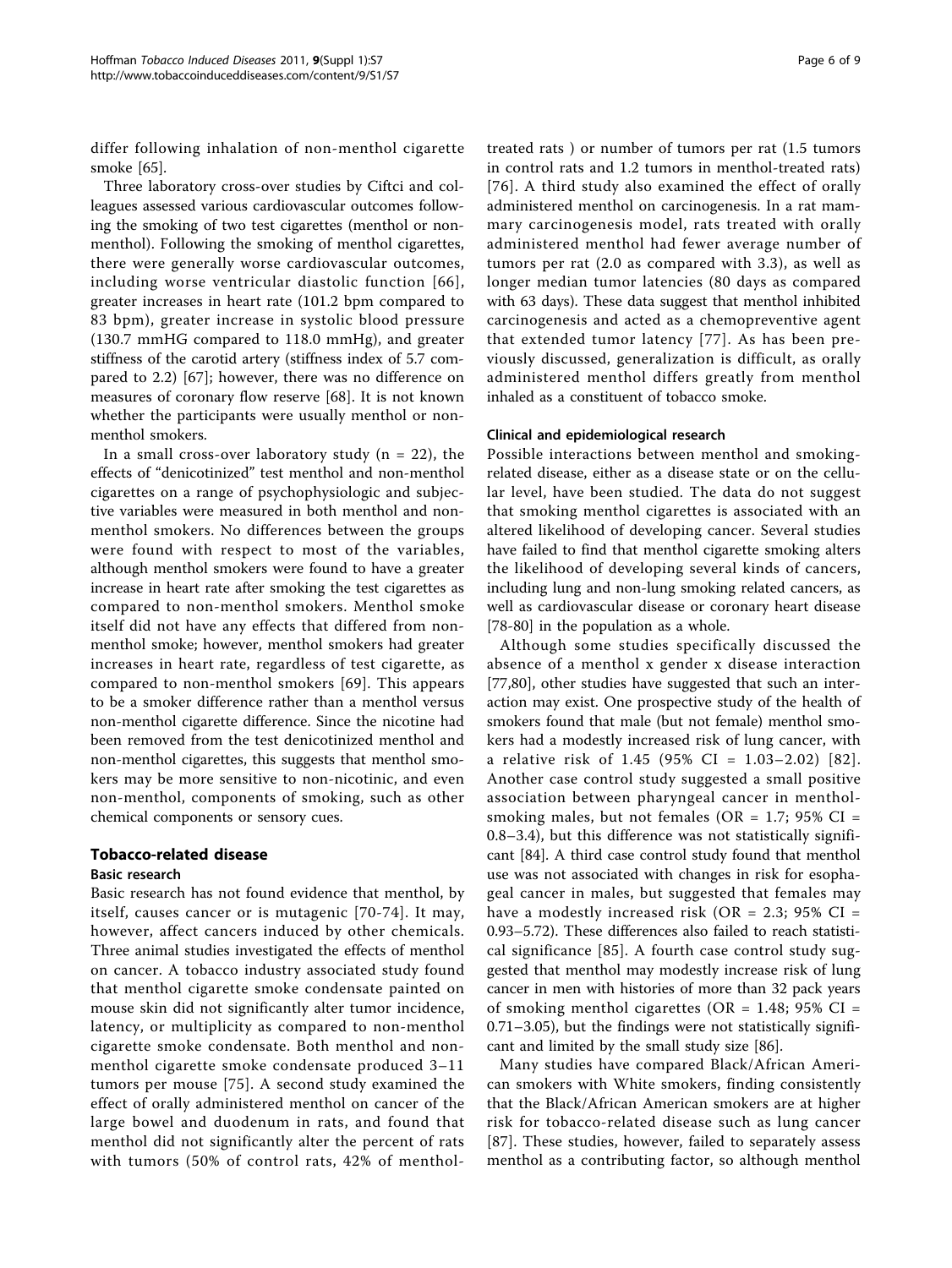<span id="page-6-0"></span>was discussed as a possible mitigating factor, no conclusions could be drawn. Although not discussing menthol per se, an article by Etzel and colleagues [\[88](#page-8-0)] suggested that the lung cancer risk prevention model that is generally used may not be appropriate for Black/African American populations, since the models were developed in White populations. This is an interesting concept that is included here for discussion purposes, since menthol preference is more common among Black/African American smokers as compared to White smokers. Etzel et al developed a multivariate model of predicting risk of lung cancer in the black population. Using their model, they state that "mentholated cigarettes seemed to be protective in current smokers" [[88](#page-8-0)]; however, this finding was not statistically significant [\[88](#page-8-0)].

# Summary

Menthol is a biologically active compound that interacts with tobacco constituents such as nicotine and NNAL, and may damage or kill cells. Key findings include:

• Data on menthol's effects on biomarkers of smoke exposure, including nicotine/cotinine, CO (expired CO, blood carboxyhemoglobin), and some TSNAs are inconclusive.

• Menthol is a biologically active compound that may damage or kill cells.

• Menthol does not appear to alter the cytotoxic effects of tobacco smoke.

• Menthol reduces feelings of respiratory discomfort, but there are no corresponding physiological effects.

• The data regarding the effect of menthol on cardiovascular responses to cigarette smoke are inconclusive, however there is some evidence that smoking menthol cigarettes may produce worse cardiovascular effects as compared to nonmenthol cigarettes.

• Overall, the data regarding menthol cigarette smoke and cancer do not support a link between menthol cigarette smoke and increased risk of cancer, however there are some limited data that suggest possible menthol x gender x disease interactions.

Thus, based on the data reviewed in this paper, menthol cigarettes do not generally appear to be more harmful than nonmenthol cigarettes; both cigarettes produce significant negative effects on health outcomes, including respiratory disease, cardiovascular outcomes and cancer. However, there is some indication that menthol cigarettes may result in worse acute cardiovascular outcomes. In addition, there may be subgroups of smokers that may be more or less sensitive to the health effects of smoking cigarettes (e.g., race x gender x menthol interactions). It is interesting to note that although there were some indications that menthol

smokers may be harmed more by cigarette smoking as compared to nonmenthol smokers, there were no indications of the converse.

#### Acknowedgement

Disclaimer: This article reflects the views of the author and should not be construed to represent FDA's views or policies.

This article has been published as part of Tobacco Induced Diseases Volume 9 Supplement 1, 2011: Mentholated cigarettes and public health. Publication of this supplement has been supported by the Center for Tobacco Products, Food and Drug Administration. The full contents of the supplement are available online at<http://www.tobaccoinduceddiseases.com/supplements/9/S1>

#### Competing interests

The author declares that they have no competing interests.

Published: 23 May 2011

#### References

- 1. Centers for Disease Control and Prevention: [Smoking-attributable](http://www.ncbi.nlm.nih.gov/pubmed/19008791?dopt=Abstract) [mortality, years of potential life lost, and productivity losses](http://www.ncbi.nlm.nih.gov/pubmed/19008791?dopt=Abstract)—United [States, 2000](http://www.ncbi.nlm.nih.gov/pubmed/19008791?dopt=Abstract)-2004. Morbidity and Mortality Weekly Report 2008, 57(45):1226-1228.
- 2. U.S. Department of Commerce Census Bureau: National Cancer Institute and Centers for Disease Control and Prevention Co-sponsored Tobacco Use Supplement to the Current Population Survey (2006-07)., Available at: http://riskfactor.cancer.gov/studies/tus-cps/info.html.
- 3. Giovino GA, Sidney S, Gfroerer JC, et al: [Epidemiology of menthol](http://www.ncbi.nlm.nih.gov/pubmed/14982710?dopt=Abstract) [cigarette use.](http://www.ncbi.nlm.nih.gov/pubmed/14982710?dopt=Abstract) Nicotine Tob. Res 2004, 6(Suppl 1):S67-81.
- 4. Ahijevych KL, Tyndale RF, et al: [Factors influencing cotinine half-life](http://www.ncbi.nlm.nih.gov/pubmed/12521401?dopt=Abstract) [during smoking abstinence in African American and Caucasian women.](http://www.ncbi.nlm.nih.gov/pubmed/12521401?dopt=Abstract) Nicotine and Tobacco Research 2002, 4(4):423-431.
- 5. Caraballo RS, Giovino GA, et al: [Racial and ethnic differences in serum](http://www.ncbi.nlm.nih.gov/pubmed/9669785?dopt=Abstract) [cotinine levels of cigarette smokers](http://www.ncbi.nlm.nih.gov/pubmed/9669785?dopt=Abstract)—Third National Health and [Nutrition Examination Survey, 1988](http://www.ncbi.nlm.nih.gov/pubmed/9669785?dopt=Abstract)–1991. JAMA 1998, 280(2):135-139.
- 6. Gan WQ, Cohen SB, et al: [Sex-related differences in serum cotinine](http://www.ncbi.nlm.nih.gov/pubmed/18686176?dopt=Abstract) [concentrations in daily cigarette smokers.](http://www.ncbi.nlm.nih.gov/pubmed/18686176?dopt=Abstract) Nicotine and Tobacco Research 2008, 10(8):1293-1300.
- 7. Benowitz NL, Herrera B, Jacob P: [Mentholated cigarette smoking inhibits](http://www.ncbi.nlm.nih.gov/pubmed/15084646?dopt=Abstract) [nicotine metabolism.](http://www.ncbi.nlm.nih.gov/pubmed/15084646?dopt=Abstract) J Pharmacol Exp Ther 2004, 310(3):1208-1215.
- 8. MacDougall JM, Fandrick K, et al: [Inhibition of human liver microsomal](http://www.ncbi.nlm.nih.gov/pubmed/12924926?dopt=Abstract) [\(S\)-nicotine oxidation by \(-\)-menthol and analogues.](http://www.ncbi.nlm.nih.gov/pubmed/12924926?dopt=Abstract) Chemical Research in Toxicology 2003, 16(8):988-993.
- 9. Ho MK, Mwenifumbo JC, Al Koudsi N, Okuyemi KS, Ahluwalia JS, Benowitz NL, Tyndale RF: [Association of nicotine metabolite ratio and](http://www.ncbi.nlm.nih.gov/pubmed/19279561?dopt=Abstract) [CYP2A6 genotype with smoking cessation treatment in African-](http://www.ncbi.nlm.nih.gov/pubmed/19279561?dopt=Abstract)[American light smokers.](http://www.ncbi.nlm.nih.gov/pubmed/19279561?dopt=Abstract) Clin Pharmacol Ther 2009, 85(6):635-643.
- 10. Clark PI, Gautam S, et al: [Effect of menthol cigarettes on biochemical](http://www.ncbi.nlm.nih.gov/pubmed/8915220?dopt=Abstract) [markers of smoke exposure among black and white smokers.](http://www.ncbi.nlm.nih.gov/pubmed/8915220?dopt=Abstract) Chest 1996, 110(5):1194-1198.
- 11. Ahijevych K, Parsley LA: [Smoke constituent exposure and stage of change](http://www.ncbi.nlm.nih.gov/pubmed/10189978?dopt=Abstract) [in Black and White women cigarette smokers.](http://www.ncbi.nlm.nih.gov/pubmed/10189978?dopt=Abstract) Addictive Behaviors 1999, 24(1):115-120.
- 12. Ahijevych K, Wewers ME: [Factors associated with nicotine dependence](http://www.ncbi.nlm.nih.gov/pubmed/8378558?dopt=Abstract) [among African American women cigarette smokers.](http://www.ncbi.nlm.nih.gov/pubmed/8378558?dopt=Abstract) Research in Nursing and Health 1993, 16(4):283-292.
- 13. Henningfield JE, Benowitz NL, et al: [Does menthol enhance the](http://www.ncbi.nlm.nih.gov/pubmed/12745502?dopt=Abstract) [addictiveness of cigarettes? An agenda for research.](http://www.ncbi.nlm.nih.gov/pubmed/12745502?dopt=Abstract) Nicotine and Tobacco Research 2003, 5(1):9-11.
- 14. Perez-Stable EJ, Herrera B, et al: [Nicotine metabolism and intake in Black](http://www.ncbi.nlm.nih.gov/pubmed/9669788?dopt=Abstract) [and White smokers.](http://www.ncbi.nlm.nih.gov/pubmed/9669788?dopt=Abstract) JAMA 1998, 280(2):152-156.
- 15. Wagenknecht LE, Cutter GR, et al: [Racial differences in serum cotinine](http://www.ncbi.nlm.nih.gov/pubmed/2382740?dopt=Abstract) [levels among smokers in the Coronary Artery Risk Development in](http://www.ncbi.nlm.nih.gov/pubmed/2382740?dopt=Abstract) [\(Young\) Adults study.](http://www.ncbi.nlm.nih.gov/pubmed/2382740?dopt=Abstract) American Journal of Public Health 1990, 80(9):1053-1056.
- 16. Benowitz NL: [Clinical pharmacology of nicotine: implications for](http://www.ncbi.nlm.nih.gov/pubmed/18305452?dopt=Abstract) [understanding, preventing, and treating tobacco addiction.](http://www.ncbi.nlm.nih.gov/pubmed/18305452?dopt=Abstract) Clinical Pharmacology and Therapeutics 2008, 83(4):531-541.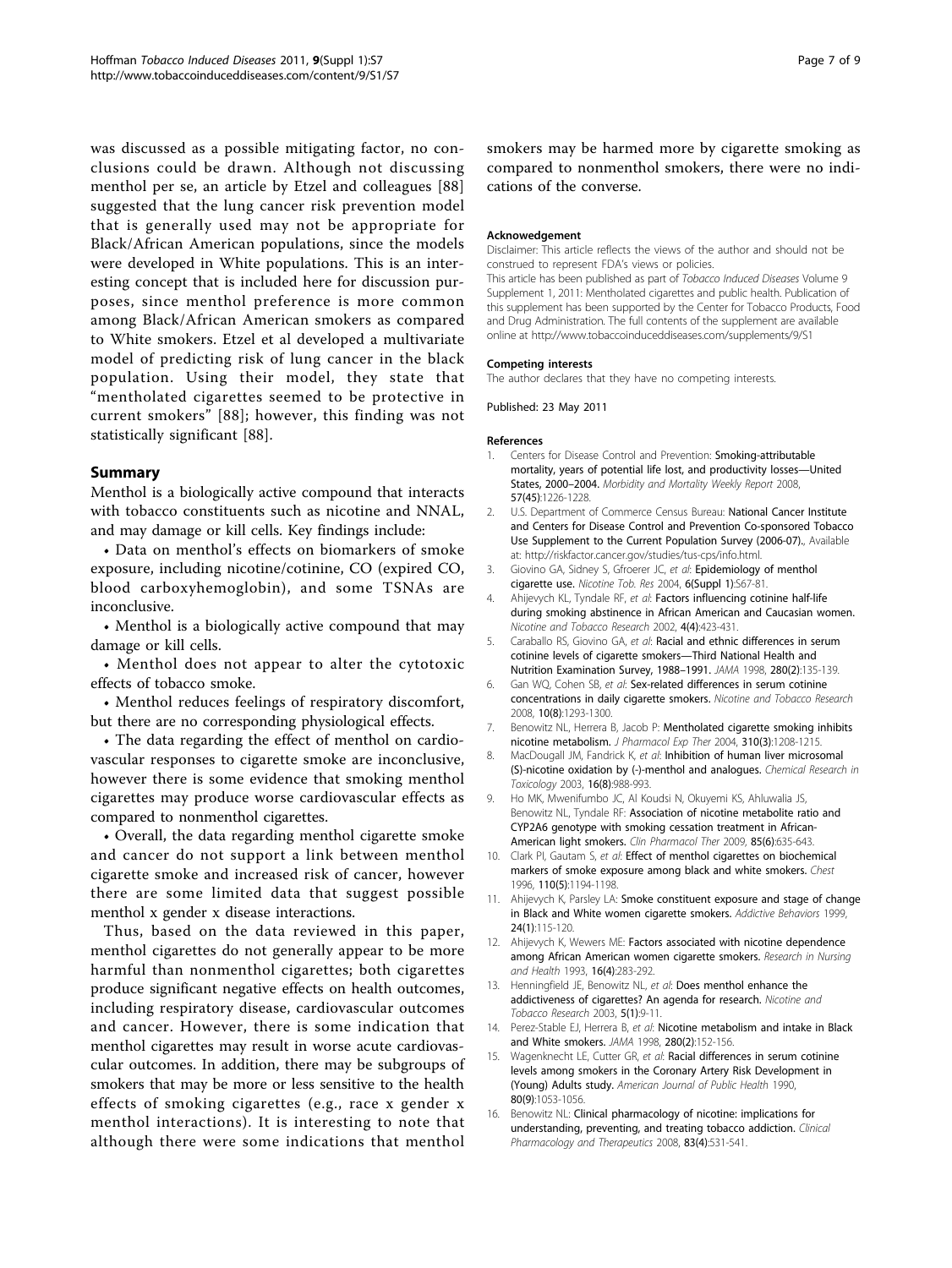- <span id="page-7-0"></span>17. Muscat JE, Chen G, et al: [Effects of menthol on tobacco smoke exposure,](http://www.ncbi.nlm.nih.gov/pubmed/19124478?dopt=Abstract) [nicotine dependence, and NNAL Glucuronidation.](http://www.ncbi.nlm.nih.gov/pubmed/19124478?dopt=Abstract) Cancer Epidemiol Biomarkers Prev 2009, 18(1):35-41.
- 18. Patterson F, et al: [Individual Differences in Nicotine Intake Per Cigarette.](http://www.ncbi.nlm.nih.gov/pubmed/12750245?dopt=Abstract) Cancer Epidemiol Biomarkers Prev 2003, 12:468-471.
- 19. Mustonen TK, Spencer SM, et al: [The influence of gender, race, and](http://www.ncbi.nlm.nih.gov/pubmed/16085529?dopt=Abstract) [menthol content on tobacco exposure measures.](http://www.ncbi.nlm.nih.gov/pubmed/16085529?dopt=Abstract) Nicotine and Tobacco Research 2005, 7(4):581-590.
- 20. Wang J, Roethig HJ, et al: [The effect of menthol containing cigarettes on](http://www.ncbi.nlm.nih.gov/pubmed/20025920?dopt=Abstract) adult smokers' [exposure to nicotine and carbon monoxide.](http://www.ncbi.nlm.nih.gov/pubmed/20025920?dopt=Abstract) Regul Toxicol Pharmacol 2010, 57(1):24-30.
- 21. Ahijevych K, Garrett BE: [Menthol pharmacology and its potential impact](http://www.ncbi.nlm.nih.gov/pubmed/14982706?dopt=Abstract) [on cigarette smoking behavior.](http://www.ncbi.nlm.nih.gov/pubmed/14982706?dopt=Abstract) Nicotine and Tobacco Research 2004, 6(suppl 1):S17-S28.
- 22. Heck JD: [Smokers of menthol and nonmenthol cigarettes exhibit similar](http://www.ncbi.nlm.nih.gov/pubmed/19190153?dopt=Abstract) [levels of biomarkers of smoke exposure.](http://www.ncbi.nlm.nih.gov/pubmed/19190153?dopt=Abstract) Cancer Epidemiol Biomarkers Prev 2009, 18(2):622-629.
- 23. Signorello L, Cai Q, et al: [Racial differences in serum cotinine levels of](http://www.ncbi.nlm.nih.gov/pubmed/20037205?dopt=Abstract) [smokers.](http://www.ncbi.nlm.nih.gov/pubmed/20037205?dopt=Abstract) Dis Markers 2009, 27(5):187-192.
- 24. Williams JM, Gandhi KK, Steinberg ML, Foulds J, Ziedonis DM, Benowitz NL: [Higher nicotine and carbon monoxide levels in menthol cigarette](http://www.ncbi.nlm.nih.gov/pubmed/17654300?dopt=Abstract) [smokers with and without schizophrenia.](http://www.ncbi.nlm.nih.gov/pubmed/17654300?dopt=Abstract) Nicotine and Tobacco Research 2007, 9(8):873-881.
- 25. Jarvik ME, Tashkin DP, et al: [Mentholated cigarettes decrease puff volume](http://www.ncbi.nlm.nih.gov/pubmed/7972409?dopt=Abstract) [of smoke and increase carbon monoxide absorption.](http://www.ncbi.nlm.nih.gov/pubmed/7972409?dopt=Abstract) Physiology and Behavior 1994, 56(3):563-70.
- 26. Miller GE, Jarvik ME, et al: Cigarette mentholation increases smokers' exhaled carbon monoxide levels. Experimental and Clinical Psychopharmacology 1994, 2(2):154-160.
- 27. Caskey NH, Jarvik ME, et al: [Rapid smoking of menthol and nonmenthol](http://www.ncbi.nlm.nih.gov/pubmed/8265679?dopt=Abstract) [cigarettes by Black and White smokers.](http://www.ncbi.nlm.nih.gov/pubmed/8265679?dopt=Abstract) Pharmacol Biochem Behav 1993, 46(2):259-263.
- 28. McCarthy WJ, Caskey NH, et al: Menthol [vs. nonmenthol cigarettes: effects](http://www.ncbi.nlm.nih.gov/pubmed/7832264?dopt=Abstract) [on smoking behavior.](http://www.ncbi.nlm.nih.gov/pubmed/7832264?dopt=Abstract) American Journal of Public Health 1995, 85(1):67-72.
- 29. Nil R, Battig K: [Separate effects of cigarette smoke yield and smoke taste](http://www.ncbi.nlm.nih.gov/pubmed/2506604?dopt=Abstract) [on smoking behavior.](http://www.ncbi.nlm.nih.gov/pubmed/2506604?dopt=Abstract) Psychopharmacology (Berl) 1989, 99(1):54-59.
- 30. Ahijevych K, Gillespie J, et al: [Menthol and nonmenthol cigarettes and](http://www.ncbi.nlm.nih.gov/pubmed/8808144?dopt=Abstract) [smoke exposure in Black and White women.](http://www.ncbi.nlm.nih.gov/pubmed/8808144?dopt=Abstract) Pharmacol Biochem Behav 1996, 53(2):355-360.
- 31. Rosenblatt MR, Olmstead RE, Iwamoto-Schaap PN, Jarvik ME: [Olfactory](http://www.ncbi.nlm.nih.gov/pubmed/9877426?dopt=Abstract) [thresholds for nicotine and menthol in smokers \(abstinent and](http://www.ncbi.nlm.nih.gov/pubmed/9877426?dopt=Abstract) [nonabstinent\) and nonsmokers.](http://www.ncbi.nlm.nih.gov/pubmed/9877426?dopt=Abstract) Physiology and Behavior 1998, 65(3):575-9.
- 32. Schmeltz I, Schlotzhauer WS: [Benzo\(a\)pyrene, phenols and other products](http://www.ncbi.nlm.nih.gov/pubmed/5662150?dopt=Abstract) [from pyrolysis of the cigarette additive, \(d,1\)-menthol.](http://www.ncbi.nlm.nih.gov/pubmed/5662150?dopt=Abstract) Nature 1968, 219(5152):370-371.
- 33. Rabinoff M, Caskey N, et al: [Pharmacological and chemical effects of](http://www.ncbi.nlm.nih.gov/pubmed/17666709?dopt=Abstract) [cigarette additives.](http://www.ncbi.nlm.nih.gov/pubmed/17666709?dopt=Abstract) American Journal of Public Health 2007, 97(11):1981-1991.
- 34. Richie JP Jr, Carmella SG, et al: [Differences in the urinary metabolites of](http://www.ncbi.nlm.nih.gov/pubmed/9332760?dopt=Abstract) [the tobacco-specific lung carcinogen 4-\(methylnitrosamino\)-1-\(3-pyridyl\)-](http://www.ncbi.nlm.nih.gov/pubmed/9332760?dopt=Abstract) [1-butanone in Black and White smokers.](http://www.ncbi.nlm.nih.gov/pubmed/9332760?dopt=Abstract) Cancer Epidemiol Biomarkers Prev 1997, 6(10):783-790.
- 35. Gaworski CL, Dozier MM, et al: [13-week inhalation toxicity study of](http://www.ncbi.nlm.nih.gov/pubmed/9301652?dopt=Abstract) [menthol cigarette smoke.](http://www.ncbi.nlm.nih.gov/pubmed/9301652?dopt=Abstract) Food and Chemical Toxicology 1997, 35(7):683-692.
- 36. Azzi C, Zhang J, et al: [Permeation and reservoir formation of 4-](http://www.ncbi.nlm.nih.gov/pubmed/16000402?dopt=Abstract) [\(methylnitrosamino\)-1-\(3-pyridyl\)-1-butanone \(NNK\) and benzo\[a\]pyrene](http://www.ncbi.nlm.nih.gov/pubmed/16000402?dopt=Abstract) [\(B\[a\]P\) across porcine esophageal tissue in the presence of ethanol and](http://www.ncbi.nlm.nih.gov/pubmed/16000402?dopt=Abstract) [menthol.](http://www.ncbi.nlm.nih.gov/pubmed/16000402?dopt=Abstract) Carcinogenesis 2006, 27(1):137-145.
- 37. Alakayak J, Knall C: Mentholated and non-mentholated cigarettes alter transepithelial electrical resistance of calu-3 human bronchial epithelial cells. Ethnicity and Disease 2008, 18(2 suppl 1):S145-S146.
- 38. Squier CA, Mantz MJ, Wertz PW: [Effect of menthol on the penetration of](http://www.ncbi.nlm.nih.gov/pubmed/20511349?dopt=Abstract) [tobacco carcinogens and nicotine across porcine oral mucosa ex vivo.](http://www.ncbi.nlm.nih.gov/pubmed/20511349?dopt=Abstract) Nicotine and Tobacco Research 2010, e-pub ahead of print.
- 39. Bernson VS, Pettersson B: [The toxicity of menthol in short-term bioassays.](http://www.ncbi.nlm.nih.gov/pubmed/6627504?dopt=Abstract) Chemico-Biological Interactions 1983, 46(2):233-246.
- Bernhardt G, Biersack B, et al: [Terpene conjugates of](http://www.ncbi.nlm.nih.gov/pubmed/18729100?dopt=Abstract) [diaminedichloridoplatinum\(II\) complexes: antiproliferative effects in HL-](http://www.ncbi.nlm.nih.gov/pubmed/18729100?dopt=Abstract)[60 leukemia, 518A2 melanoma, and HT-29 colon cancer cells.](http://www.ncbi.nlm.nih.gov/pubmed/18729100?dopt=Abstract) Chemistry and Biodiversity 2008, 5(8):1645-1659.
- 41. Kim SH, Nam JH, et al: [Menthol regulates TRPM8-independent processes](http://www.ncbi.nlm.nih.gov/pubmed/18955132?dopt=Abstract) [in PC-3 prostate cancer cells.](http://www.ncbi.nlm.nih.gov/pubmed/18955132?dopt=Abstract) Biochimica et Biophysica Acta 2009, 1792(1):33-38.
- 42. Li Q, Wang X, et al: [Menthol induces cell death via the TRPM8 channel in](http://www.ncbi.nlm.nih.gov/pubmed/19955836?dopt=Abstract) [the human bladder cancer cell line T24.](http://www.ncbi.nlm.nih.gov/pubmed/19955836?dopt=Abstract) Oncology 2009, 77:335-341.
- 43. Lin JP, Lu HF, et al: [\(-\)-Menthol inhibits DNA topoisomerases I, II alpha](http://www.ncbi.nlm.nih.gov/pubmed/16158947?dopt=Abstract) [and beta and promotes NF-kappaB expression in human gastric cancer](http://www.ncbi.nlm.nih.gov/pubmed/16158947?dopt=Abstract) [SNU-5 cells.](http://www.ncbi.nlm.nih.gov/pubmed/16158947?dopt=Abstract) Anticancer Research 2005, 25(3B):2069-2074.
- 44. Lu HF, Hsueh SC, et al: [The role of Ca2+ in \(-\)-menthol-induced human](http://www.ncbi.nlm.nih.gov/pubmed/16433031?dopt=Abstract) [promyelocytic leukemia HL-60 cell death.](http://www.ncbi.nlm.nih.gov/pubmed/16433031?dopt=Abstract) In Vivo 2006, 20(1):69-75.
- 45. Lu HF, Liu JY, et al: [\(-\)-Menthol inhibits WEHI-3 leukemia cells in vitro and](http://www.ncbi.nlm.nih.gov/pubmed/17436578?dopt=Abstract) [in vivo.](http://www.ncbi.nlm.nih.gov/pubmed/17436578?dopt=Abstract) In Vivo 2007, 21(2):285-289.
- 46. Ruch RJ, Sigler K: [Growth inhibition of rat liver epithelial tumor cells by](http://www.ncbi.nlm.nih.gov/pubmed/8149498?dopt=Abstract) [monoterpenes does not involve Ras plasma membrane association.](http://www.ncbi.nlm.nih.gov/pubmed/8149498?dopt=Abstract) Carcinogenesis 1994, 15(4):787-789.
- 47. Sidell N, Verity MA, et al: [Menthol blocks dihydropyridine-insensitive Ca2+](http://www.ncbi.nlm.nih.gov/pubmed/2154507?dopt=Abstract) [channels and induces neurite outgrowth in human neuroblastoma cells.](http://www.ncbi.nlm.nih.gov/pubmed/2154507?dopt=Abstract) Journal of Cellular Physiology 1990, 142(2):410-419.
- 48. Sidell N, Taga T, et al: [Retinoic acid-induced growth inhibition of a](http://www.ncbi.nlm.nih.gov/pubmed/2033252?dopt=Abstract) [human myeloma cell line via down-regulation of IL-6 receptors.](http://www.ncbi.nlm.nih.gov/pubmed/2033252?dopt=Abstract) J Immunol 1991, 146(11):3809-3814.
- 49. Tatman D, Mo H: [Volatile isoprenoid constituents of fruits, vegetables](http://www.ncbi.nlm.nih.gov/pubmed/11741740?dopt=Abstract) [and herbs cumulatively suppress the proliferation of murine B16](http://www.ncbi.nlm.nih.gov/pubmed/11741740?dopt=Abstract) [melanoma and human HL-60 leukemia cells.](http://www.ncbi.nlm.nih.gov/pubmed/11741740?dopt=Abstract) Cancer Letters 2002, 175(2):129-139.
- 50. Yamamura H, Ugawa S, et al: [TRPM8 activation suppresses cellular](http://www.ncbi.nlm.nih.gov/pubmed/18524940?dopt=Abstract) [viability in human melanoma.](http://www.ncbi.nlm.nih.gov/pubmed/18524940?dopt=Abstract) American Journal of Physiology: Cell Physiology 2008, 295(2):C296-C301.
- 51. Zhang L, Barritt GJ: [Evidence that TRPM8 is an androgen-dependent Ca2](http://www.ncbi.nlm.nih.gov/pubmed/15548706?dopt=Abstract) [+ channel required for the survival of prostate cancer cells.](http://www.ncbi.nlm.nih.gov/pubmed/15548706?dopt=Abstract) Cancer Research 2004, 64(22):8365-8373.
- 52. Gordon WP, Forte AJ, et al: [Hepatotoxicity and pulmonary toxicity of](http://www.ncbi.nlm.nih.gov/pubmed/7157374?dopt=Abstract) pennyroyal [oil and its constituent terpenes in the mouse.](http://www.ncbi.nlm.nih.gov/pubmed/7157374?dopt=Abstract) Toxicology and Applied Pharmacology 1982, 65(3):413-424.
- 53. Doolittle DJ, Lee CK, et al: [Comparative studies on the genotoxic activity](http://www.ncbi.nlm.nih.gov/pubmed/2407532?dopt=Abstract) [of mainstream smoke condensate from cigarettes which burn or only](http://www.ncbi.nlm.nih.gov/pubmed/2407532?dopt=Abstract) [heat tobacco.](http://www.ncbi.nlm.nih.gov/pubmed/2407532?dopt=Abstract) Environmental and Molecular Mutagenesis 1990, 15(2):93-105.
- 54. Doolittle DJ, Lee CK, et al: [Genetic toxicology studies comparing the](http://www.ncbi.nlm.nih.gov/pubmed/2300076?dopt=Abstract) [activity of sidestream smoke from cigarettes which burn or only heat](http://www.ncbi.nlm.nih.gov/pubmed/2300076?dopt=Abstract) [tobacco.](http://www.ncbi.nlm.nih.gov/pubmed/2300076?dopt=Abstract) Mutation Research 1990, 240(2):59-72.
- 55. Lee CK, Doolittle DJ, et al: [Comparative genotoxicity testing of](http://www.ncbi.nlm.nih.gov/pubmed/2202896?dopt=Abstract) [mainstream whole smoke from cigarettes which burn or heat tobacco.](http://www.ncbi.nlm.nih.gov/pubmed/2202896?dopt=Abstract) Mutation Research 1990, 242(1):37-45.
- 56. Roemer E, Tewes FJ, Meisgan TJ, et al: [Evaluation of the potential effects](http://www.ncbi.nlm.nih.gov/pubmed/11731040?dopt=Abstract) [of ingredients added to cigarettes. Part 3: In vitro genotoxcity and](http://www.ncbi.nlm.nih.gov/pubmed/11731040?dopt=Abstract) [cytotoxicity.](http://www.ncbi.nlm.nih.gov/pubmed/11731040?dopt=Abstract) Food and Chemical Toxicology 2002, 40:105-111.
- 57. Baker RR, Massey ED, Smith G: [An overview of the effects of tobacco](http://www.ncbi.nlm.nih.gov/pubmed/15072838?dopt=Abstract) [ingredients on smoke chemistry and toxicity.](http://www.ncbi.nlm.nih.gov/pubmed/15072838?dopt=Abstract) Food Chem Toxicol 2004, 42 Suppl:S53-S83.
- 58. Saint Charles FK, Krautter GR, Mariner DC: [Post-puff respiration measures](http://www.ncbi.nlm.nih.gov/pubmed/19225967?dopt=Abstract) [on smokers of different tar yield cigarettes.](http://www.ncbi.nlm.nih.gov/pubmed/19225967?dopt=Abstract) Inhalation Toxicology 2009, 21(8):712-718.
- 59. Scanlon PD, Connett JE, et al: [Smoking cessation and lung function in](http://www.ncbi.nlm.nih.gov/pubmed/10673175?dopt=Abstract) [mild-to-moderate chronic obstructive pulmonary disease: the lung](http://www.ncbi.nlm.nih.gov/pubmed/10673175?dopt=Abstract) [health study.](http://www.ncbi.nlm.nih.gov/pubmed/10673175?dopt=Abstract) American Journal of Respiratory and Critical Care Medicine 2000, 161:381-390.
- 60. Wayne GF, Connolly GN, et al: [Assessing internal tobacco industry](http://www.ncbi.nlm.nih.gov/pubmed/15801568?dopt=Abstract) [knowledge of the neurobiology of tobacco dependence.](http://www.ncbi.nlm.nih.gov/pubmed/15801568?dopt=Abstract) Nicotine and Tobacco Research 2004, 6(6):927-940.
- 61. Eccles R, Lancashire B, et al: [The effect of aromatics on inspiratory and](http://www.ncbi.nlm.nih.gov/pubmed/2435435?dopt=Abstract) [expiratory nasal resistance to airflow.](http://www.ncbi.nlm.nih.gov/pubmed/2435435?dopt=Abstract) Clinical Otolaryngology and Allied Sciences 1987, 12(1):11-14.
- 62. Eccles R, Jawad MS, et al: [The effects of oral administration of \(-\)-menthol](http://www.ncbi.nlm.nih.gov/pubmed/1981905?dopt=Abstract) [on nasal resistance to airflow and nasal sensation of airflow in subjects](http://www.ncbi.nlm.nih.gov/pubmed/1981905?dopt=Abstract) [suffering from nasal congestion associated with the common cold.](http://www.ncbi.nlm.nih.gov/pubmed/1981905?dopt=Abstract) Journal of Pharmacy and Pharmacology 1990, 42(9):652-654.
- 63. Nishino T, Tagaito Y, et al: Nasal inhalation of I-menthol reduces [respiratory discomfort associated with loaded breathing.](http://www.ncbi.nlm.nih.gov/pubmed/9230767?dopt=Abstract) American Journal of Respiratory and Critical Care Medicine 1997, 156(1):309-313.
- 64. Pletcher MJ, Hulley BJ, et al: [Menthol cigarettes, smoking cessation,](http://www.ncbi.nlm.nih.gov/pubmed/17000950?dopt=Abstract) [atherosclerosis, and pulmonary function: the Coronary Artery Risk](http://www.ncbi.nlm.nih.gov/pubmed/17000950?dopt=Abstract)